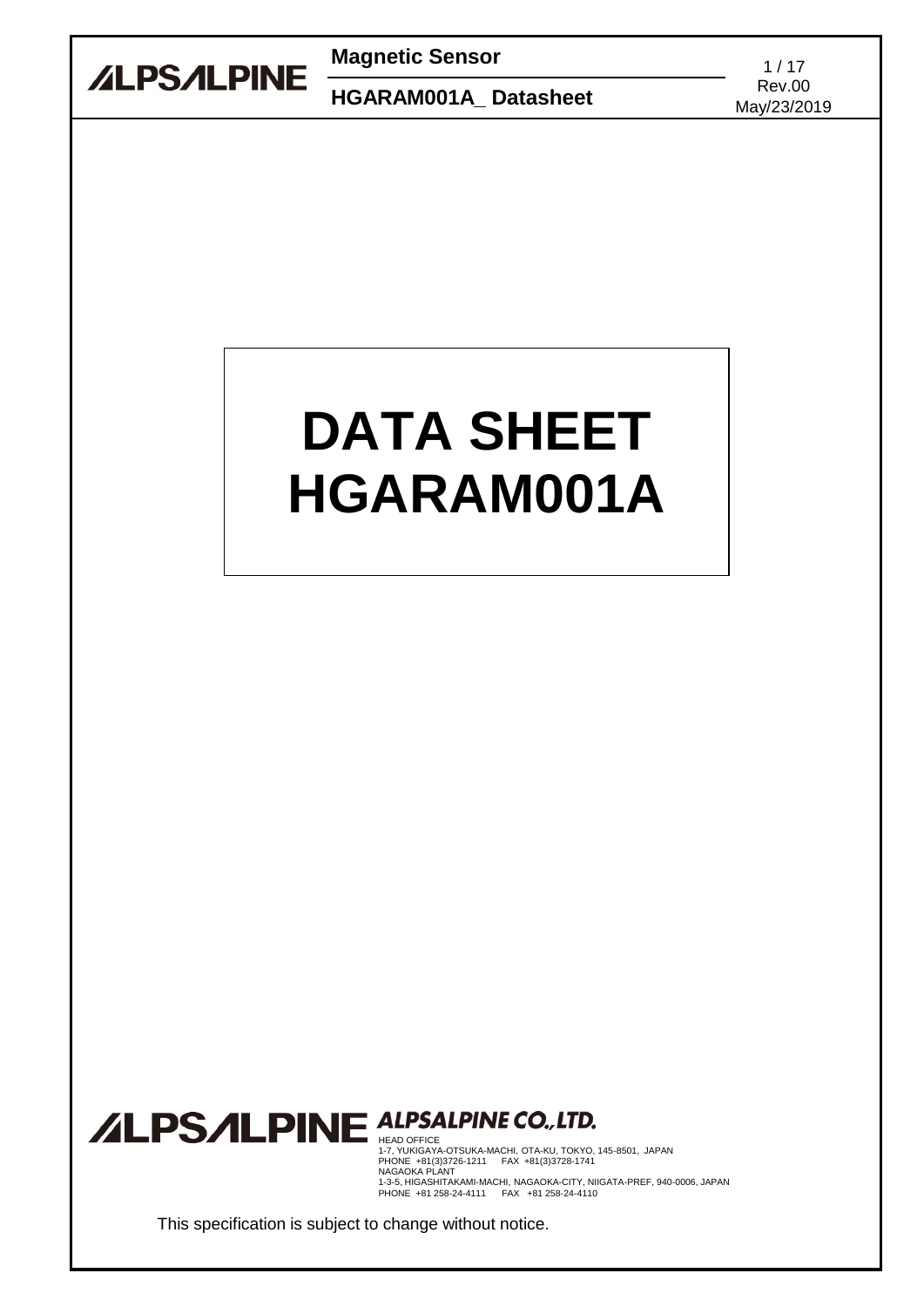

## **Magnetic Sensor**

## **HGARAM001A\_ Datasheet**

2 / 17 Rev.00 May/23/2019

### **History of Revision**

| Datasheet $\overline{D}$<br>Rev. | Date        | <b>Note</b>  |
|----------------------------------|-------------|--------------|
| 00                               | May/23/2019 | <b>Draft</b> |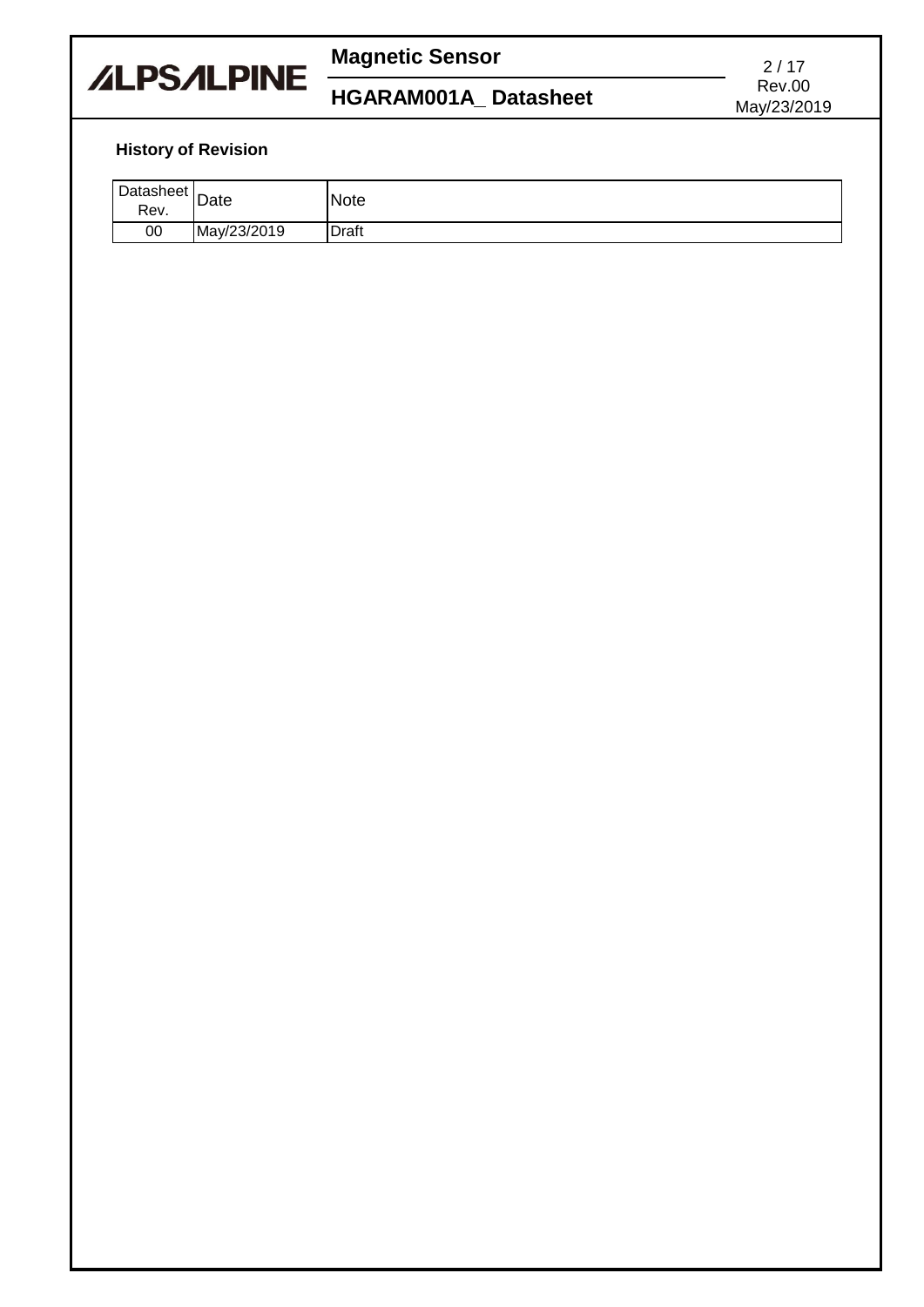

**Magnetic Sensor** 3/17<br> **Magnetic Sensor** 3/17<br>
Rev.00

**HGARAM001A\_Datasheet** 

May/23/2019

### **CONTENTS**

| 1. ALPS product No. HGARAM001A                                                                |           |
|-----------------------------------------------------------------------------------------------|-----------|
| 弊社製品番号                                                                                        |           |
|                                                                                               |           |
|                                                                                               |           |
| 2. Application<br>This specifications applies to the Magnetic sensor that outputs the voltage |           |
| 適用範囲<br>corresponding to the magnetic field angle.                                            |           |
| この仕様書は、磁場の回転角に対応した電圧を出力するタイプの                                                                 |           |
| 磁気センサの仕様について定める。                                                                              |           |
|                                                                                               |           |
|                                                                                               |           |
| 3. Content of specifications                                                                  |           |
| 仕様内容                                                                                          |           |
| 3-1. Absolute Maximum Ratings                                                                 |           |
| 最大定格                                                                                          |           |
| 3-2. Basic operation and Circuit composition                                                  |           |
| 基本動作及び回路構成                                                                                    |           |
| 3-3. Electric / Magnetic specification                                                        | - 6       |
| 電磁気仕様                                                                                         |           |
| 3-4. Full view                                                                                |           |
| 外形図                                                                                           |           |
| 3-5. Reliability specification                                                                | $8-9$     |
| 信頼性仕様                                                                                         |           |
| 3-6. Soldering conditions (Recommendation)                                                    | 10        |
| 推奨半田条件                                                                                        |           |
| 3-7. Packing specification                                                                    | $11 - 15$ |
| 包装仕様                                                                                          |           |
| Precautions                                                                                   | 16        |
| お取り扱い上の注意                                                                                     |           |
|                                                                                               |           |
|                                                                                               |           |
| 4. Legal Disclaimer                                                                           | 17        |
|                                                                                               |           |
|                                                                                               |           |
|                                                                                               |           |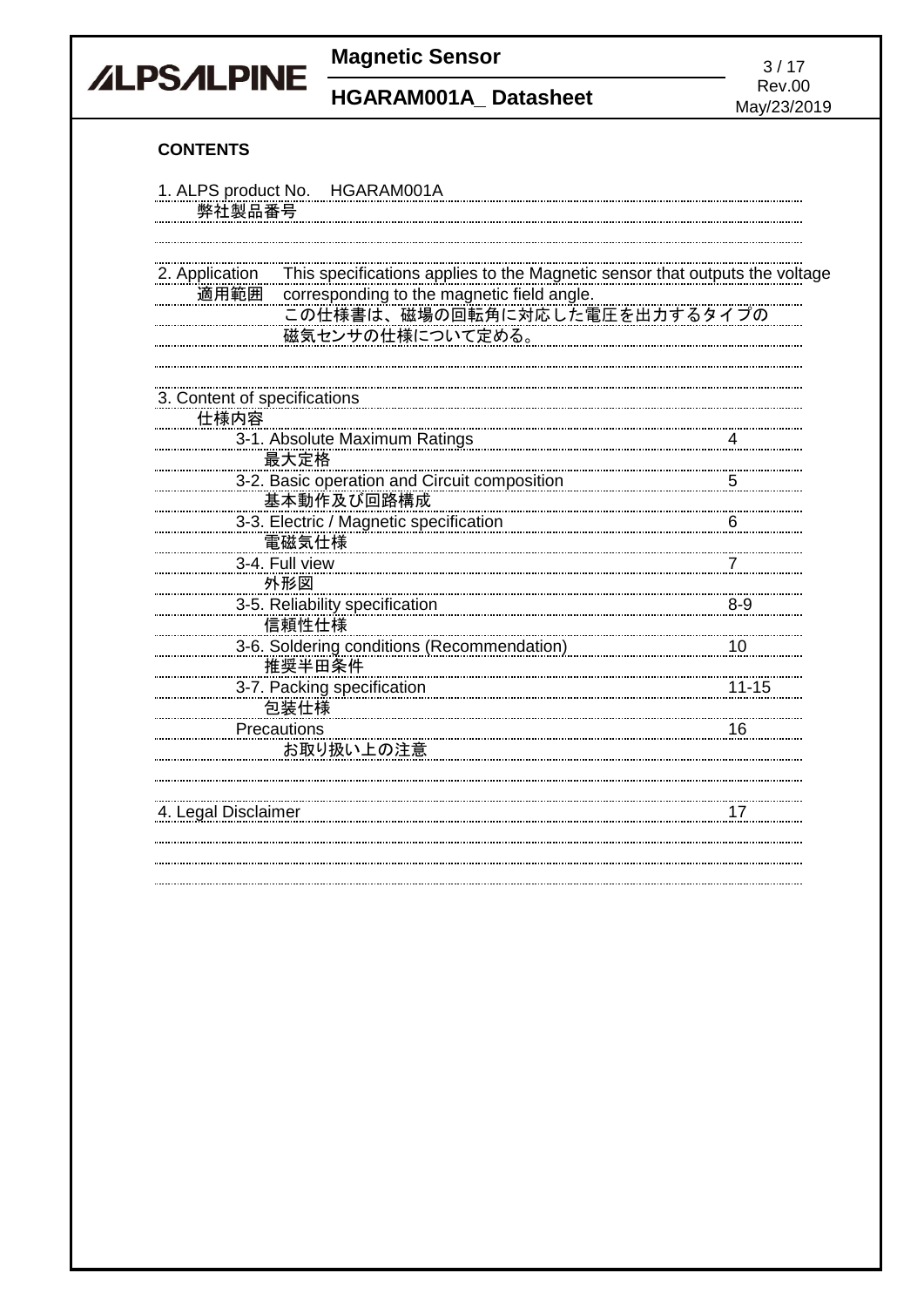

# **Magnetic Sensor** 4/17<br> **HOADAMS04A** Patractured Rev.00

## **HGARAM001A\_Datasheet**

May/23/2019

### 3-1. Absolute Maximum Ratings

最大定格

| ᄡᄼᄾᇨᆡᄓ                                                 |                                            |
|--------------------------------------------------------|--------------------------------------------|
| Item                                                   | Rating                                     |
| 項目                                                     | 定格                                         |
| <b>Operating Temperature Range</b><br>使用温度範囲           | $-40 \sim +85$ °C                          |
| Storage Temperature Range<br>保存温度範囲                    | $-40 \sim +125$ °C                         |
| <b>Operating Magnetic Field Strength</b><br>使用磁場強度範囲   | $15.92 \sim 31.84$ kA/m (200 $\sim$ 400Oe) |
| Maximum External Magnetic Field Strength<br>最大許容外部磁場強度 | 159.2kA/m (2000Oe)                         |
| Maximum Supply Voltage<br>最大許容電圧                       | 10V (Vdd-GND)                              |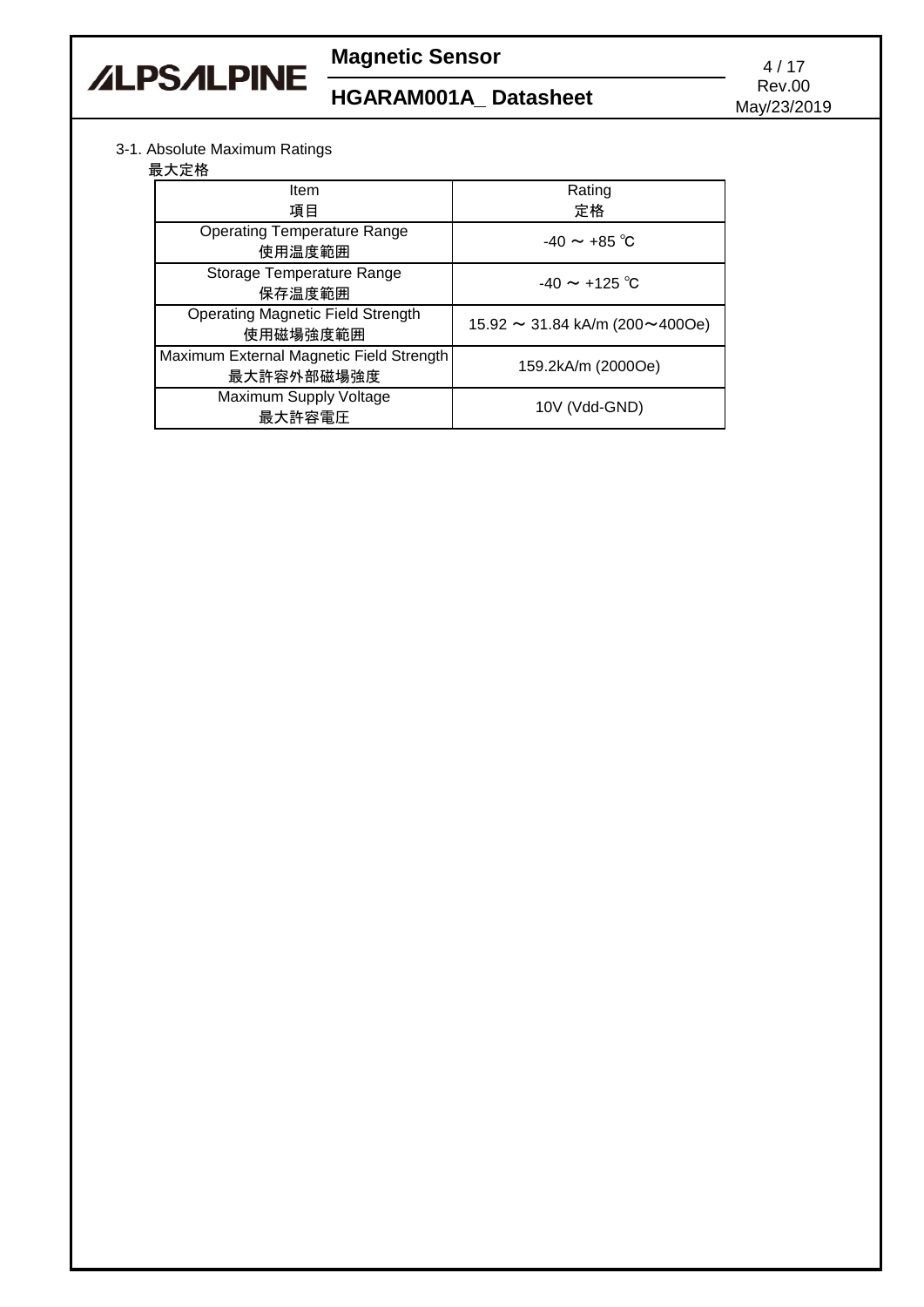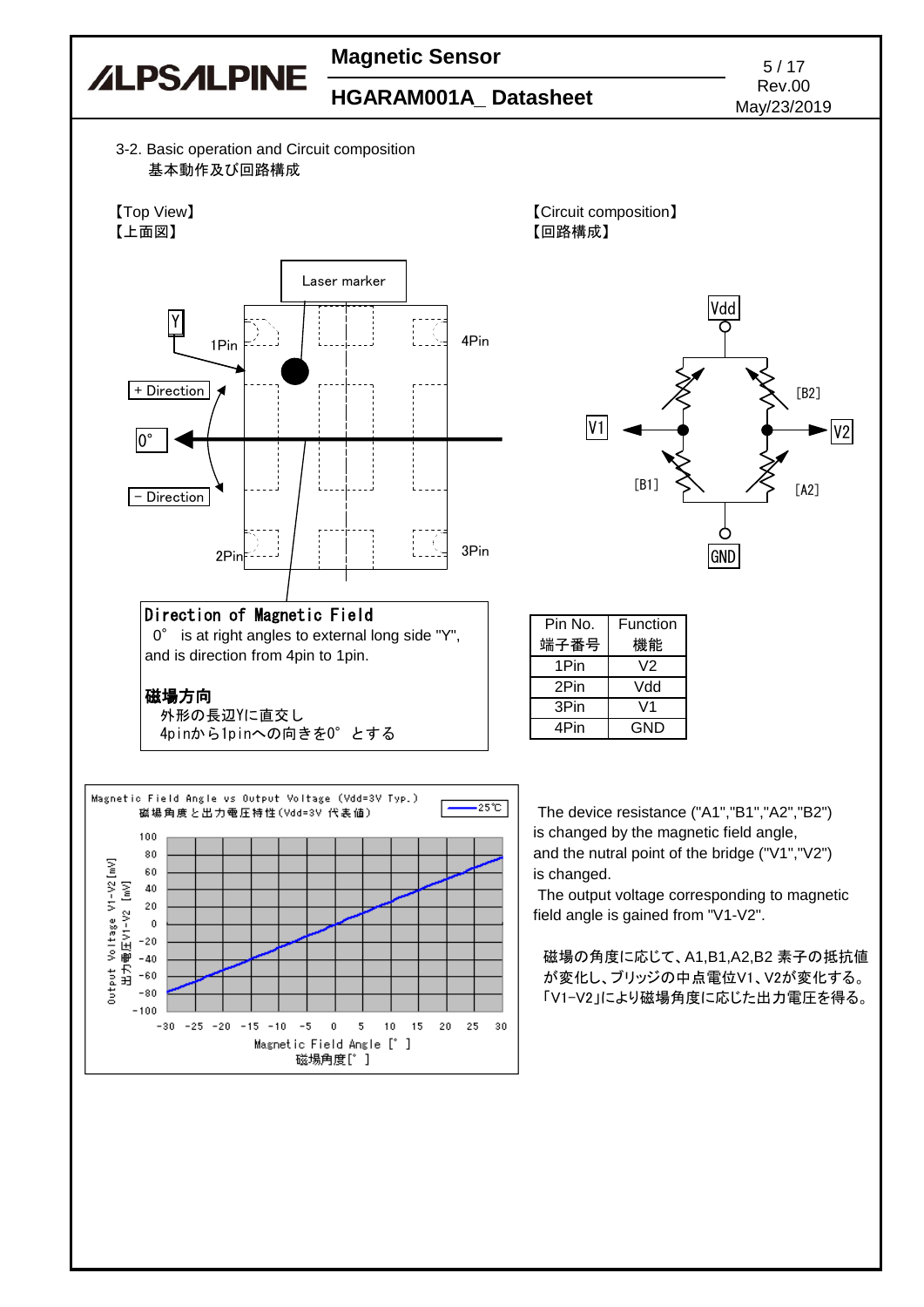

# **Magnetic Sensor** 6/17

# Rev.00<br> **HGARAM001A\_Datasheet** Rev.00

May/23/2019

#### 3-3. Electric / Magnetic specification 電磁気仕様

| <b>Item</b>            |                                                      |                            | Min.           | Typ.        | Max              | Condition         |                                            |         |  |
|------------------------|------------------------------------------------------|----------------------------|----------------|-------------|------------------|-------------------|--------------------------------------------|---------|--|
| 項目                     |                                                      |                            | 最小値            | 代表値         | 最大値              | 条件                |                                            |         |  |
|                        |                                                      |                            |                |             |                  |                   | -between "Vdd" and "GND"                   |         |  |
|                        | Resistance                                           |                            |                |             |                  |                   | $\cdot$ Magnetic Field Angle: 0 $^{\circ}$ |         |  |
|                        | 抵抗値                                                  |                            |                | $9k\Omega$  | $10k\Omega$      |                   | $11k\Omega$ • Magnetic Field Strength:     |         |  |
|                        |                                                      |                            |                |             |                  |                   | 23.9kA/m (300 Oe)                          |         |  |
|                        |                                                      | Magnetic                   | $-30^\circ$    | $-120.0$ mV | $-93.1mV$        | $-67.4mV$         | $\cdot$ Vdd=3V                             |         |  |
|                        | $-40$<br>$^{\circ}$ C                                | Field                      | $0^{\circ}$    | $-22.8mV$   | 0.0 <sub>m</sub> | 22.8 <sub>m</sub> | · Magnetic Field Strength:                 |         |  |
|                        |                                                      | Angle                      | $+30^\circ$    | 67.4mV      | $93.1 \text{mV}$ | 120.0mV           | 23.9kA/m (300 Oe)                          |         |  |
| Output                 | $+25$<br>$^{\circ}$ C                                | Magnetic<br>Field<br>Angle | $-30^\circ$    | $-99.2mV$   | $-76.9mV$        | $-55.1 \text{mV}$ |                                            |         |  |
| Voltage                |                                                      |                            |                | $0^{\circ}$ | $-20.3mV$        | 0.0 <sub>m</sub>  | 20.3mV                                     |         |  |
| $(V1-V2)$              |                                                      |                            | $+30^\circ$    | 55.1mV      | 76.9mV           | 99.2mV            |                                            |         |  |
|                        |                                                      | Magnetic                   | $-30^\circ$    | $-84.3mV$   | $-62.8mV$        | $-42.2mV$         |                                            |         |  |
|                        | $+85$<br>°C                                          | Field                      | $0^{\circ}$    | $-18.4mV$   | 0.0 <sub>m</sub> | 18.4mV            |                                            |         |  |
|                        |                                                      | Angle                      | $+30^\circ$    | 42.2mV      | 62.8mV           | 84.3mV            |                                            |         |  |
|                        | $-40^{\circ}$ C                                      | Magnetic Field             |                |             |                  | 173.9mV           | 186.2mV                                    | 198.5mV |  |
| Amplitude<br>$(V1-V2)$ | +25 $\degree$ C                                      |                            | Angle (Between | 145.9mV     | 153.8mV          | 161.3mV           |                                            |         |  |
|                        | $+30^{\circ}$ and $-30^{\circ}$ )<br>$+85^{\circ}$ C |                            |                | 116.6mV     | 125.6mV          | 134.6mV           |                                            |         |  |



Note) The use for the temperature correction circuit etc. is needed according to the usage. 注)用途によっては温度補正回路等の使用が必要となります。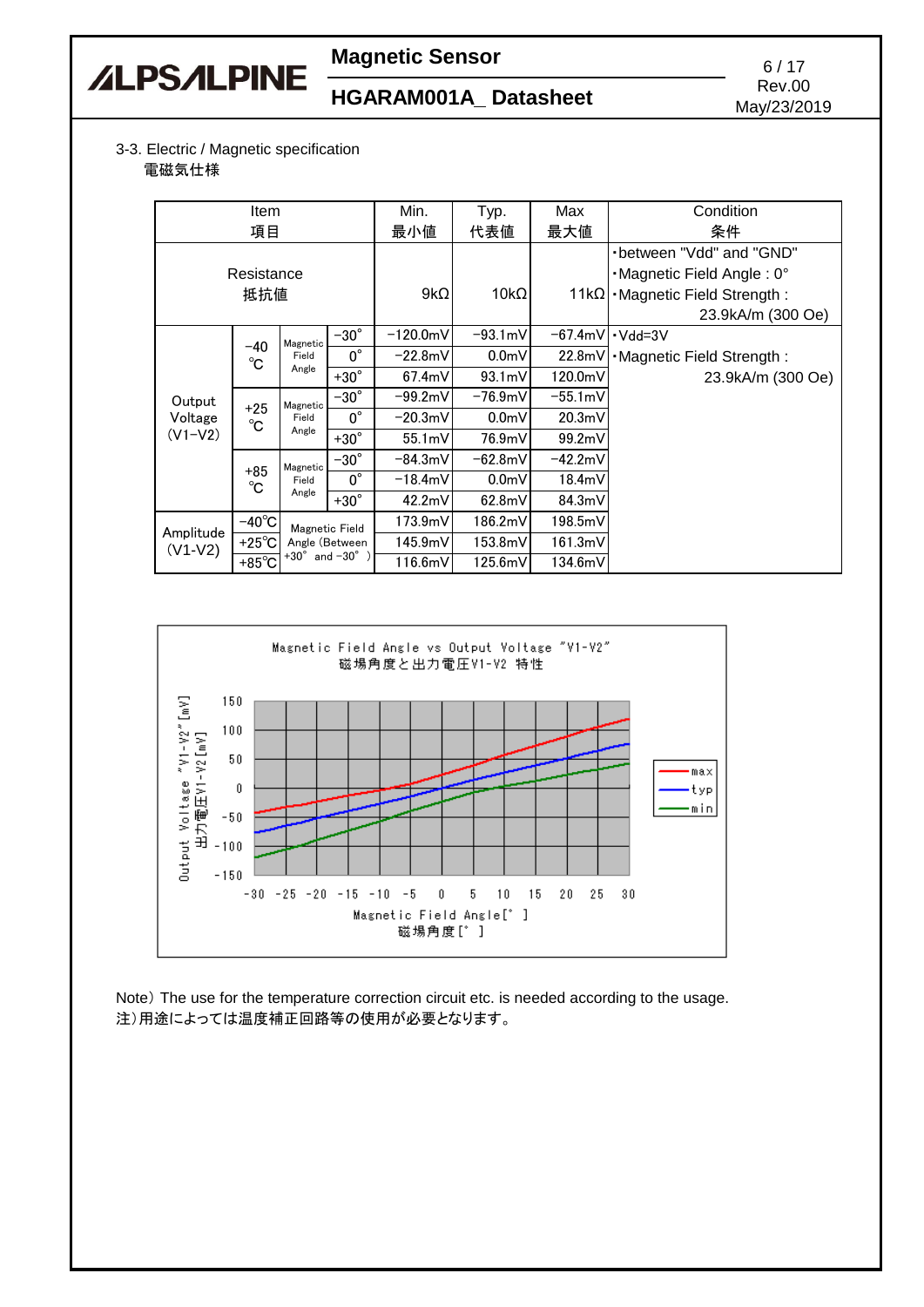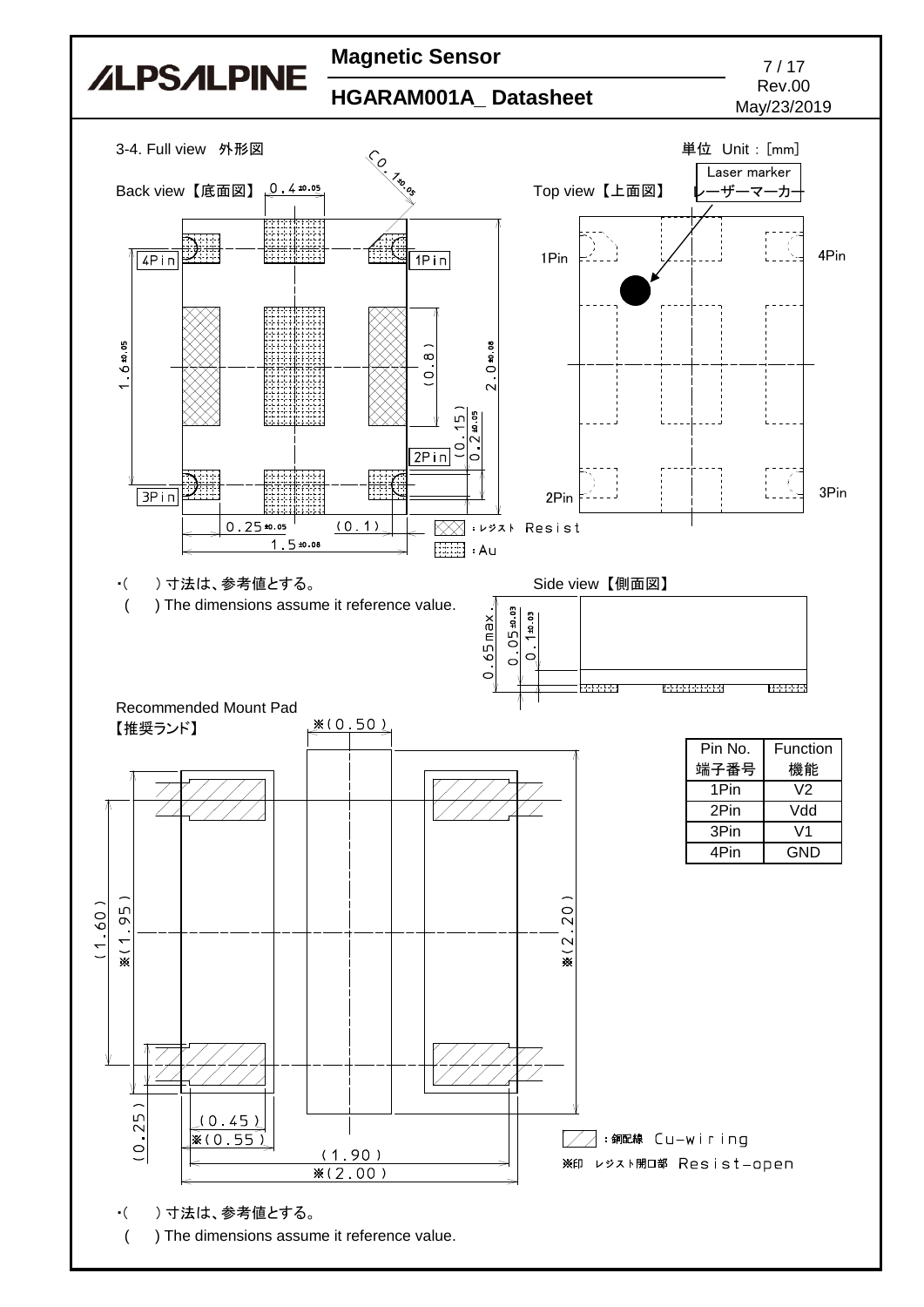

Heating Time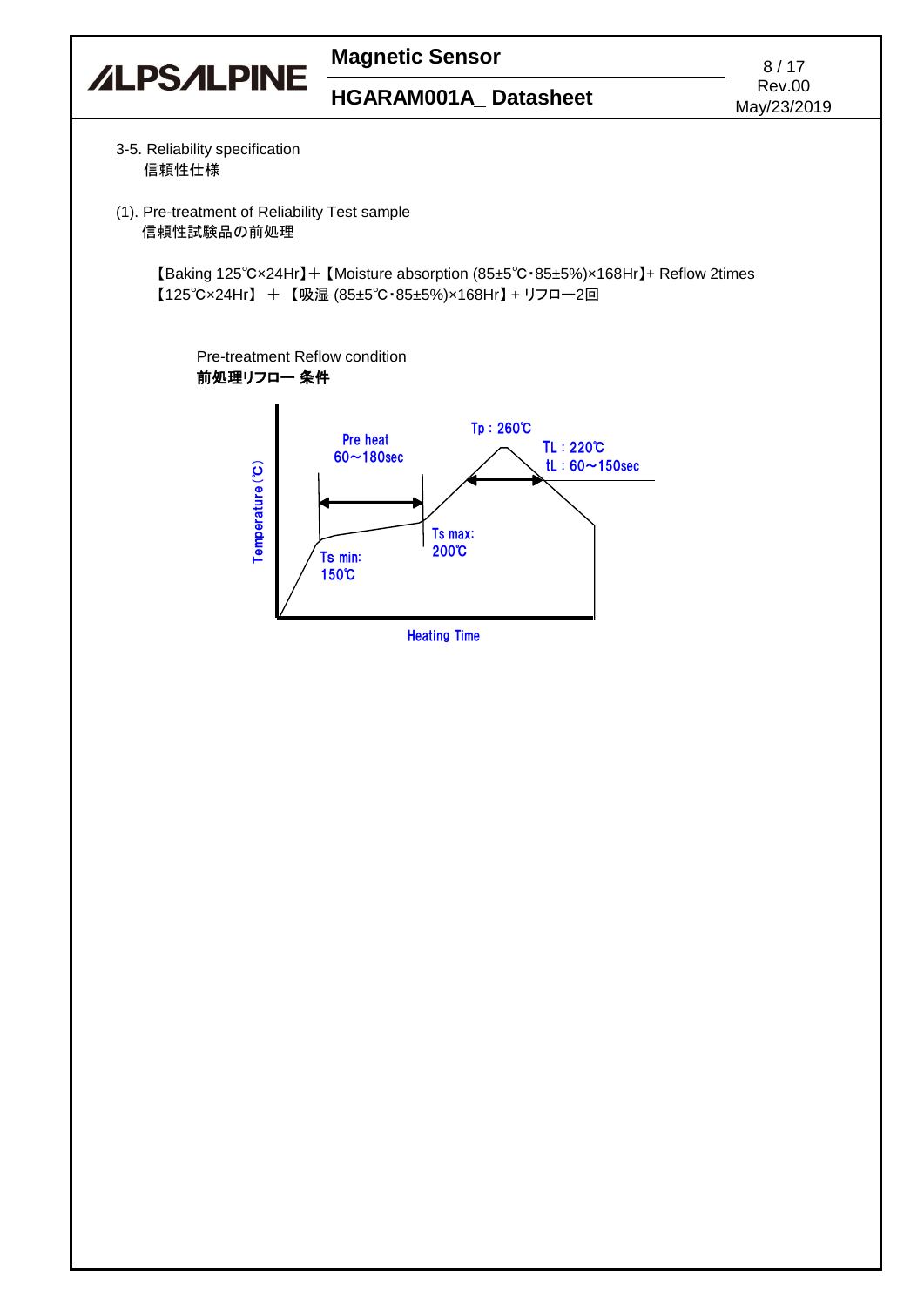# **ALPSALPINE**

# **Magnetic Sensor** 9/17

# Rev.00<br>**HGARAM001A\_ Datasheet** Rev.00

May/23/2019

| (2). Test contents 試験内容                                           |                                  |                                                                                                                 |                                             |            |                       |  |  |
|-------------------------------------------------------------------|----------------------------------|-----------------------------------------------------------------------------------------------------------------|---------------------------------------------|------------|-----------------------|--|--|
| 試験項目<br>Parameter                                                 | 準拠規格<br>Conforming specification | 試験方法/条件<br>Test ∕ Condition                                                                                     | 試験時間<br><b>Test Time</b>                    | 数量<br>Qty. | Pre-<br>treatm<br>ent |  |  |
| 局温局湿試験<br>High Humidity and<br>HighTemp                           | JEITA ED-4701<br>/ 100-103       | $+85±5^{\circ}$ C<br>85±5%                                                                                      | 1000Hr                                      | 22         | Yes                   |  |  |
| 高温通電試験<br>High Temp. Bias                                         |                                  | $+85±5^{\circ}C$<br>VDD=3V Bias(通電)                                                                             | 1000Hr                                      | 22         | Yes                   |  |  |
| 高温保存試験<br>High Temp. Strage                                       | JEITA ED-4701<br>/ 100-201       | +125 $\pm$ 5°C                                                                                                  | 1000Hr                                      | 22         | No                    |  |  |
| 高温高湿通電試験<br>High Temp. High Humidity<br><b>Bias</b>               | JEITA ED-4701<br>/ 100-102       | +85±5℃ 85±5% VDD=3V Bias(通電)                                                                                    | 1000Hr                                      | 22         | Yes                   |  |  |
| 低温保存試験<br>Low Temp. strage                                        | JEITA ED-4701<br>/ 200-202       | -40±5°C (常温/常湿 1Hr放置後検査)<br>(Inspection after it leaves 1Hr at room<br>Temp./humidity)                          | 1000Hr                                      | 22         | No                    |  |  |
| 低温通電試験<br>Low Temp. Bias                                          |                                  | -40±5°C VDD=3V Bias(通電)                                                                                         | 1000Hr                                      | 22         | Yes                   |  |  |
| 温度サイクル試<br>験<br>Thermal cycle                                     | JEITA ED-4701<br>/ 100-105       | -40±5°C(30min)→Room Temp.(5min)→<br>+125±5°C(30min)→Room Temp.(5min):<br>1cycle                                 | 50cycle                                     | 22         | Yes                   |  |  |
| 耐リフロー試験<br>Reflow                                                 |                                  | 2 Times                                                                                                         |                                             | 11         | Yes                   |  |  |
| 振動試験<br>Vibration                                                 |                                  | Sweep time(掃引割合) 10~55~10Hz<br>1 <sub>min</sub><br>Amplitude(全振幅) 1.5mm<br>Duration(掃引) 2Hr in each X.Y.Z. axes | X, Y, Z方向 各2H<br>2Hr in each<br>X.Y.Z. axes | 11         | Yes                   |  |  |
| 静電耐圧<br>Electrostatic Resistance<br>(人体モデル)<br>(Human Body Model) | JEITA ED-4701<br>/ 300-304       | ±800V 100pF 1.5kΩ                                                                                               |                                             | 5          | No                    |  |  |
| 静電耐圧<br>Electrostatic Resistance<br>(マシン)<br>(Machine Model)      | JEITA ED-4701<br>/ 300-305       | ± 200V 200pF 0 Ω 各端子5回<br>$±$ 200V 200pF 0 $\Omega$ 5 times of each<br>terminal                                 |                                             | 5          | No                    |  |  |
| 衝撃試験<br>Impact                                                    | JEITA ED-4701<br>/ 400-404       | 100G 6msec X Y Z方向各3回<br>100G 6msec 3 times in XYZ direction                                                    | ---                                         | 11         | Yes                   |  |  |
| 電極固着性試験<br>Electrode clinging test                                | JEITA ED-4702                    | 5N/10s                                                                                                          |                                             | 5          | Yes                   |  |  |

Note) About "Pre-treatment", refer to "2-5 (1)" 注)前処理については2-5 (1) を参照のこと。

(3)Criterion 判定基準

 Meet the output specification. 出力仕様を満たすこと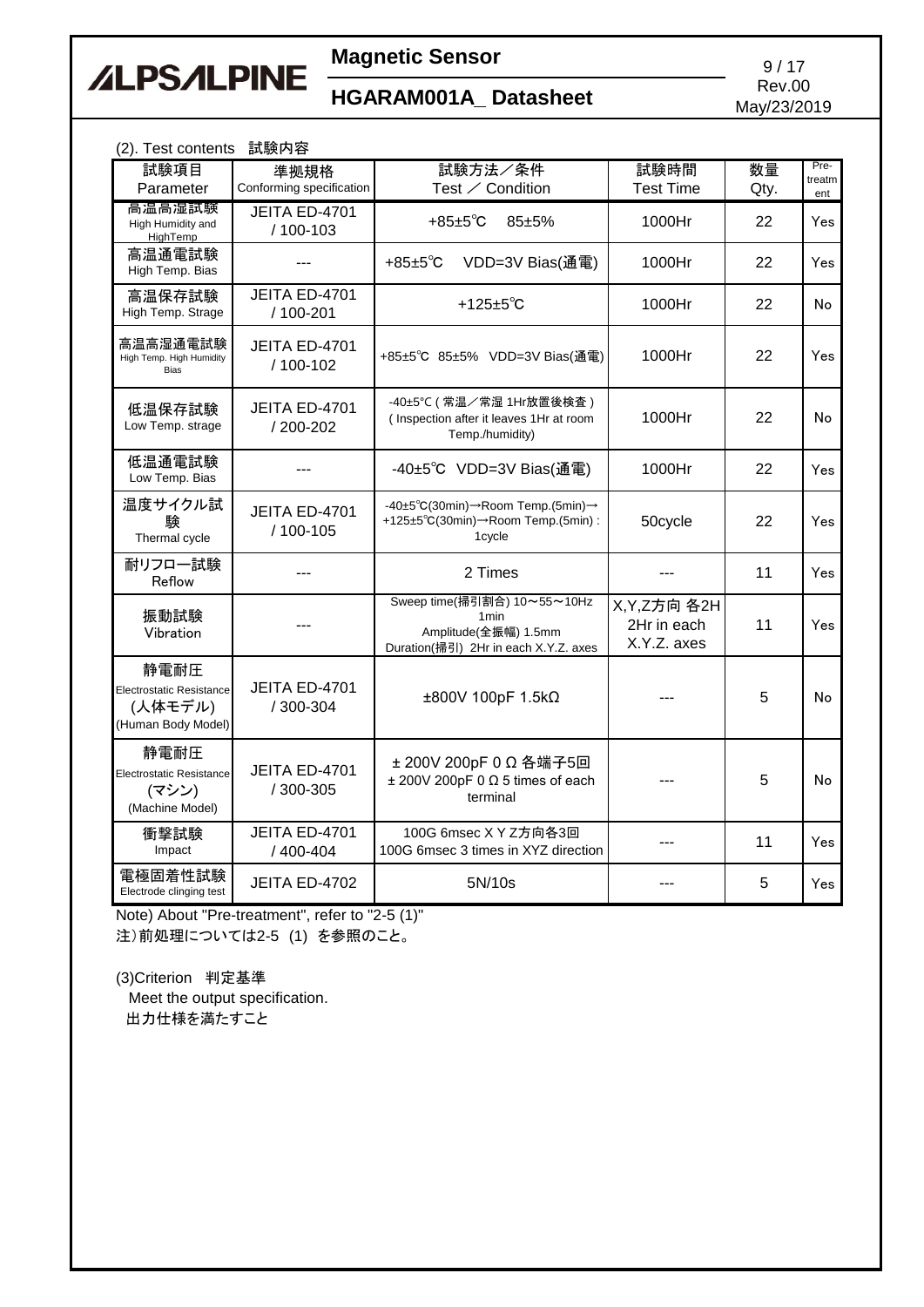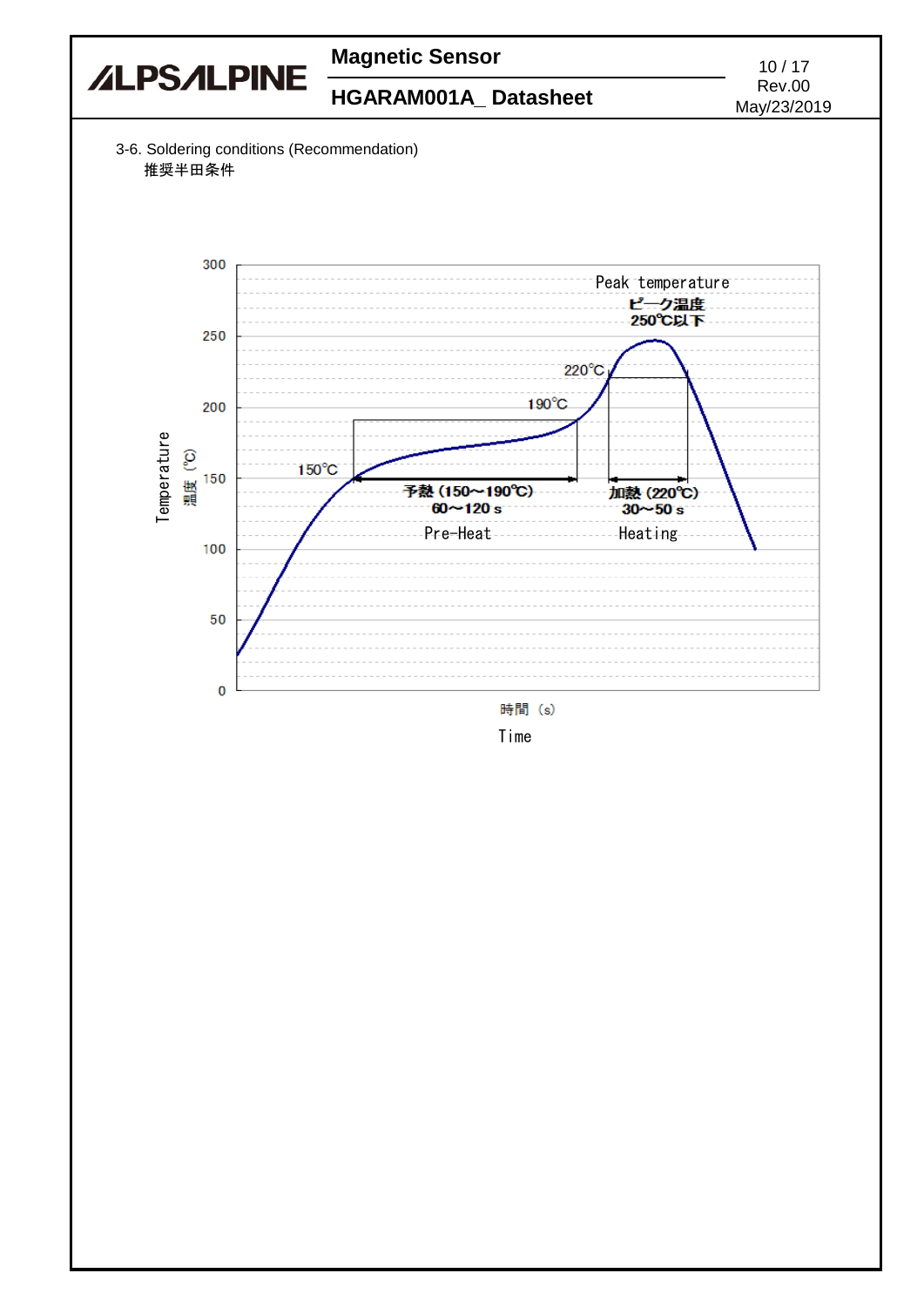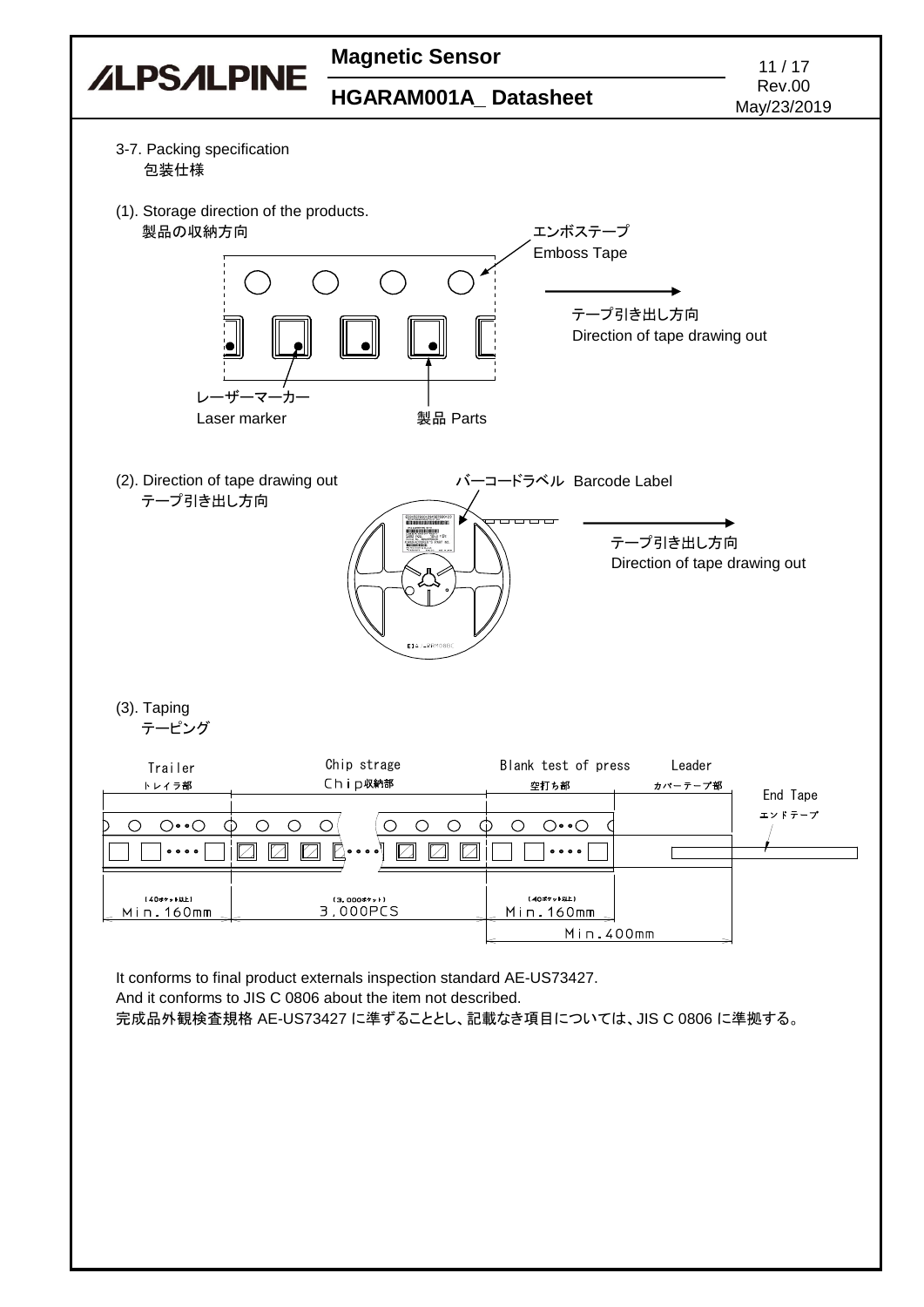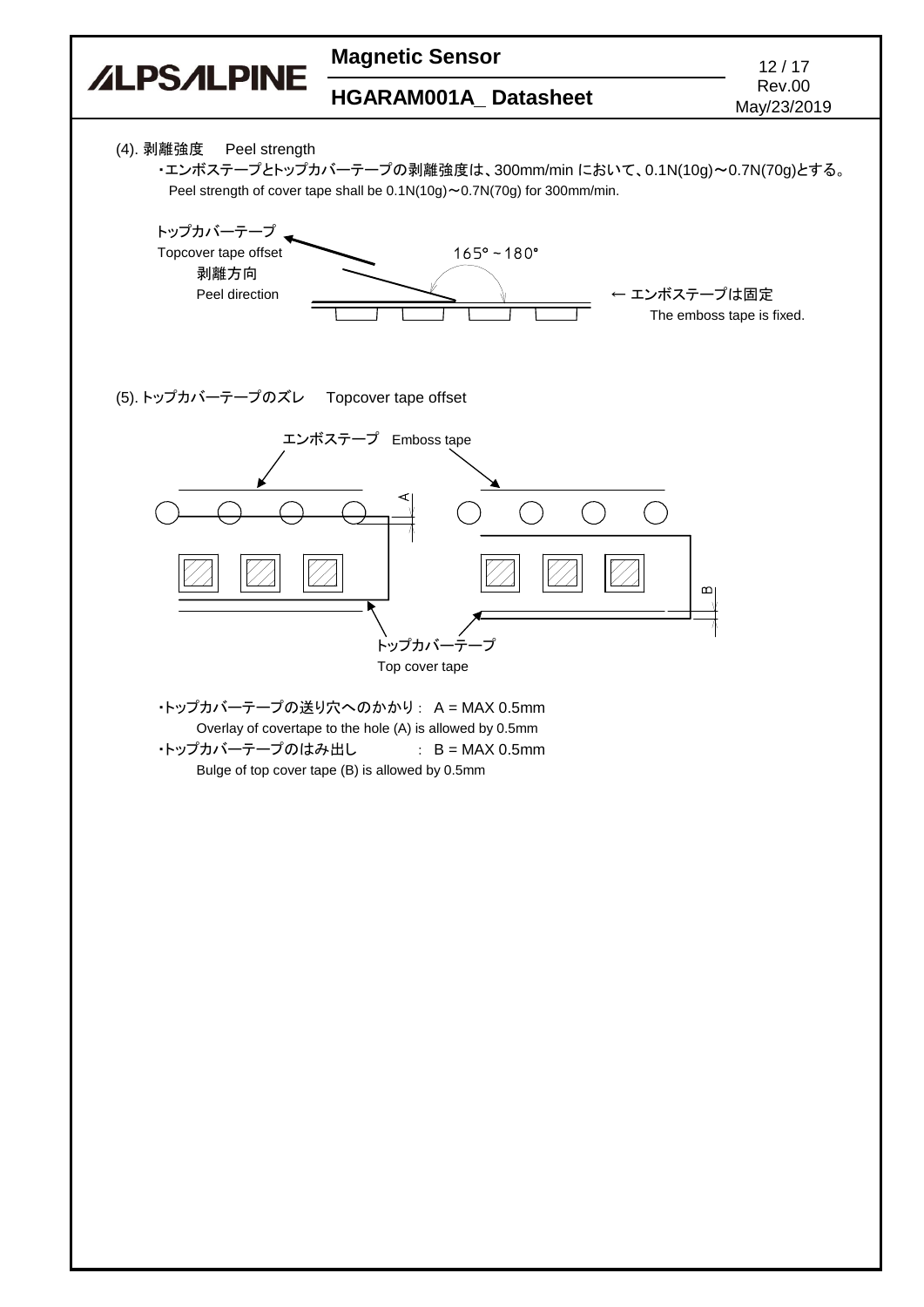

・Shipment to Overseas : 5段max とする Maximum 5cartons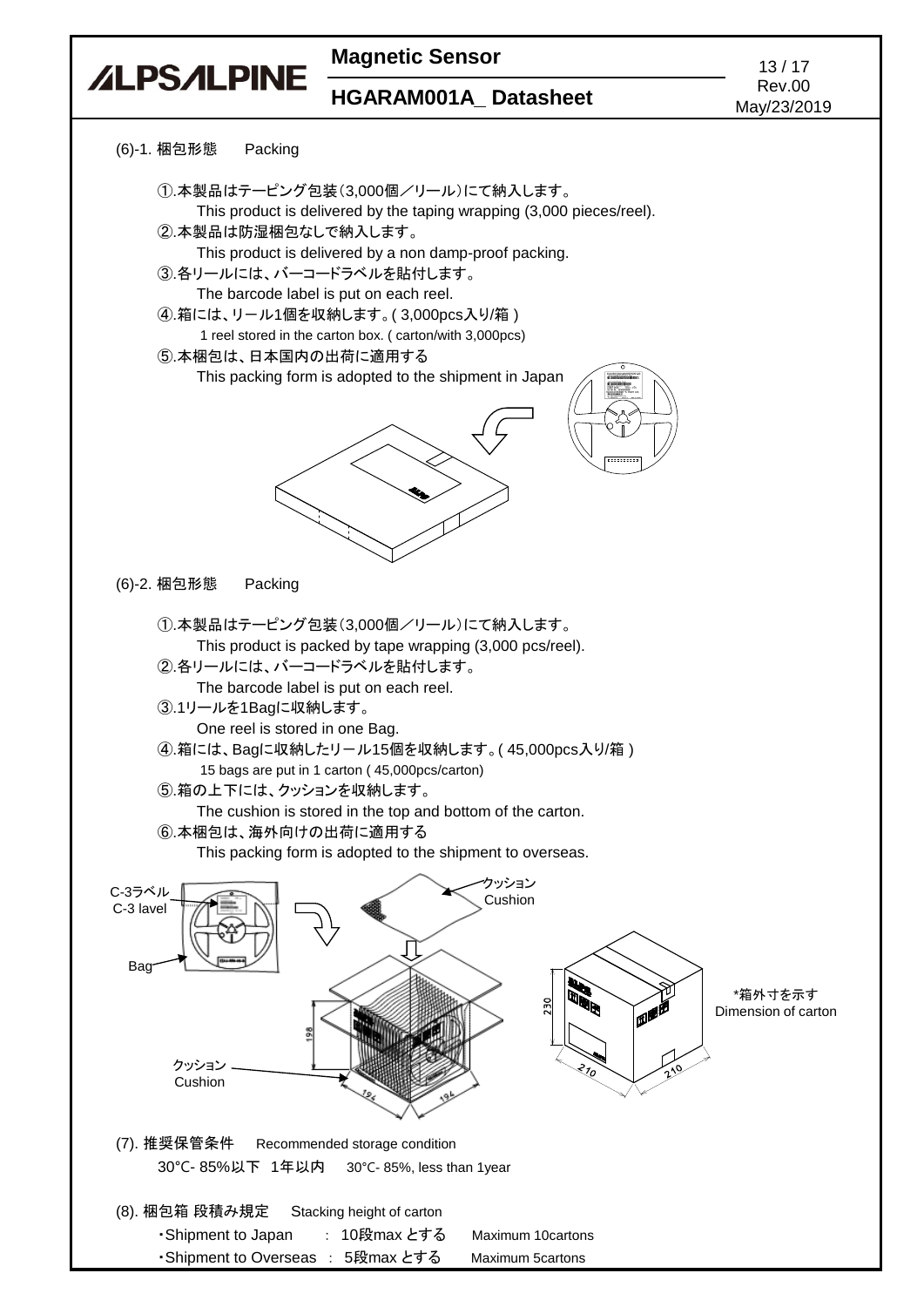# **ALPSALPINE**

# **Magnetic Sensor** 14/17<br> **HOADAMS04A** Price heat Rev.00

### **HGARAM001A\_Datasheet**

(9). バーコードラベル仕様 Bar code label specification

| (9)-1. バーコード仕様 Bar code specification |  |
|---------------------------------------|--|
|                                       |  |
|                                       |  |

| 内容 Content              | 仕様 Spec       |
|-------------------------|---------------|
| コードの種類 Kind of code     | コード39 Code39  |
| 細バーの太さ                  | 0.2mm以下       |
| Thickness of minute bar | 0.2mm or less |
| 細バー : 太バー Ratio         | 1:2.2         |

| 10 |         |                         |             | <b>MAX 80</b>                 |       |                          |         |         |  |
|----|---------|-------------------------|-------------|-------------------------------|-------|--------------------------|---------|---------|--|
|    | $\star$ | ·3N1<br>3N1             | ◎           | G)<br>②顧客部品番号<br>Customet P/N | Space | ③数量<br>Qty.              | $\star$ |         |  |
|    | $\star$ | -3N2<br>3N <sub>2</sub> | ⊕<br>Space  | ٩<br>④トレースNo.<br>Trace No.    | Space | ⑤納入者コード<br>Supplier Code |         | $\star$ |  |
|    |         |                         | ©<br>3<br>⅏ |                               |       | Я                        |         |         |  |

#### (9)-2. ラベル表示内容 Content of label indication

|   | 項目名               | Barcode | 文字 | 桁数                         | 備考                                             | 本製品への記載内容                              |          |  |  |  |  |   |   |                                |  |
|---|-------------------|---------|----|----------------------------|------------------------------------------------|----------------------------------------|----------|--|--|--|--|---|---|--------------------------------|--|
|   | Item              |         |    | Character Number of digits | Note                                           | Content of description to this product |          |  |  |  |  |   |   |                                |  |
|   | 御社部品番号            |         | O  | <b>Max 15</b>              | 御社部品番号を表示                                      | 納入仕様書による                               |          |  |  |  |  |   |   |                                |  |
| ⊕ | Customer P/N      |         |    |                            | Indication as for the Customer P/N             | It depends on the approval sheet.      |          |  |  |  |  |   |   |                                |  |
| Ø | 御社部品番号            | Ω       | Ο  | <b>Max 15</b>              | 御社部品番号のバーコードを印字                                | 納入仕様書による                               |          |  |  |  |  |   |   |                                |  |
|   | Customer P/N      |         |    |                            | The bar code of the customer P/N is printed.   | It depends on the approval sheet.      |          |  |  |  |  |   |   |                                |  |
| ⊚ | 数量                | Ω       | Ω  | Max <sub>6</sub>           | 数量 3000 のバーコードを印字                              | 納入仕様書による                               |          |  |  |  |  |   |   |                                |  |
|   | Qtv.              |         |    |                            | The barcode of the quantities 3000 is printed. | It depends on the approval sheet.      |          |  |  |  |  |   |   |                                |  |
|   | $FL = 2N0$ .      | Ω       | Ο  | Max 12                     | Lot. No. を表示                                   |                                        |          |  |  |  |  |   |   |                                |  |
|   | Trace No.         |         |    |                            | Indication as for the Lot No.                  |                                        |          |  |  |  |  |   |   |                                |  |
| ٩ | 納入者コード            | ◠       | Ω  |                            | 納入者コードを表示                                      | 101010:JEITA登録の企業コード.                  |          |  |  |  |  |   |   |                                |  |
|   | Supplier code     |         |    |                            | Indication as for the Supplier code            | JEITA registration company code        |          |  |  |  |  |   |   |                                |  |
| ⊛ | 製品番号              |         |    | Ω                          | $Max$ 10                                       | 製品番号を表示                                | 納入仕様書による |  |  |  |  |   |   |                                |  |
|   | Product No.       |         |    |                            | Indication as for the Product No.              | It depends on the approval sheet.      |          |  |  |  |  |   |   |                                |  |
| Ø | 数量                |         | Ω  |                            | 数量を表示                                          |                                        |          |  |  |  |  |   |   |                                |  |
|   | Qtv.              |         |    |                            | Indication as for the quantities               |                                        |          |  |  |  |  |   |   |                                |  |
| ⊛ | 納入者名              |         | Ο  |                            | 納入者メーカーを表示                                     | ALPS ALPINE CO., LTD.                  |          |  |  |  |  |   |   |                                |  |
|   | Supplier name     |         |    |                            | Indication as for the Supplier name            |                                        |          |  |  |  |  |   |   |                                |  |
| ⊛ | 原産地               |         |    | Ω                          | 原産国表示                                          | Made in Japan                          |          |  |  |  |  |   |   |                                |  |
|   | Country of origin |         |    |                            | Indication as for the Country of origin        |                                        |          |  |  |  |  |   |   |                                |  |
|   | RoHS適合            |         | Ω  |                            | RoHS Compliant を表示                             | <b>RoHS Compliant</b>                  |          |  |  |  |  |   |   |                                |  |
|   | RoHS compliant    |         |    |                            | Indication as for the RoHS compliant           |                                        |          |  |  |  |  |   |   |                                |  |
|   | 書式名               |         |    |                            | EIAJ-C-3 を表示                                   |                                        |          |  |  |  |  |   |   |                                |  |
| ⇕ | Format name       |         |    |                            |                                                |                                        |          |  |  |  |  | О | 8 | Indication as for the EIAJ-C-3 |  |

(10). 包装材 一覧 Components for packing

<共通> Common

| ╮ᅎᆺ罒╱<br><b>UUITIIUI</b> |                                                                     |  |  |  |
|--------------------------|---------------------------------------------------------------------|--|--|--|
| 部材<br>Component          | 素材<br>Material                                                      |  |  |  |
| エンボステープ Emboss tape      | PS品(導電品) Polystyren (Conductive)                                    |  |  |  |
| トップカバーテープ TopCover Tape  | PS基材熱接着性フィルム(帯電防止品)<br>Hot gluing film (Electrification prevention) |  |  |  |
| リール Reel                 | 導電リール (黒色) PS品 Conductive reel(Black)                               |  |  |  |
| バーコードラベル Barcode Label   | EIAJ-C-3<br>C-3 Label                                               |  |  |  |
| エンドテープ End Tape          | 合成紙<br>Paper                                                        |  |  |  |
| <国内><br>Japan            |                                                                     |  |  |  |
| 部材<br>Component          | 素材<br>Material                                                      |  |  |  |
| 箱<br>Carton              | コートボール紙<br>Cardboard                                                |  |  |  |
| <海外><br>Overseas         |                                                                     |  |  |  |
| 部材<br>Component          | 素材<br>Material                                                      |  |  |  |
| Bag                      | ポリエチレンフィルム(帯電防止処理)<br>Polyethylene (Antistatic treatment)           |  |  |  |
| 箱<br>Carton              | ダンボール(ダブルフルート) Corrugated cardboard                                 |  |  |  |
| 緩衝材<br>Cushion           | プチプチ4mm厚<br>$t = 4$ mm                                              |  |  |  |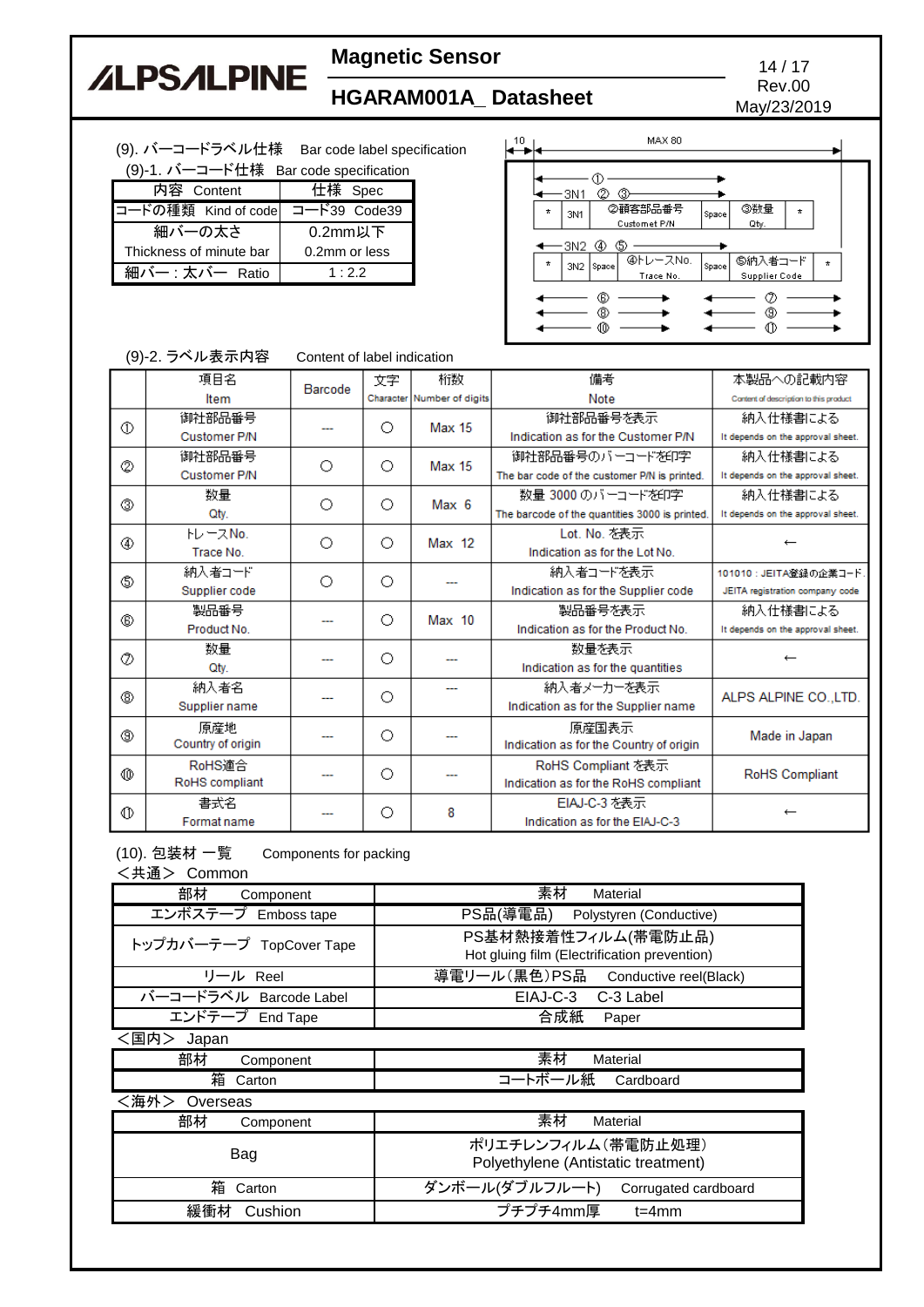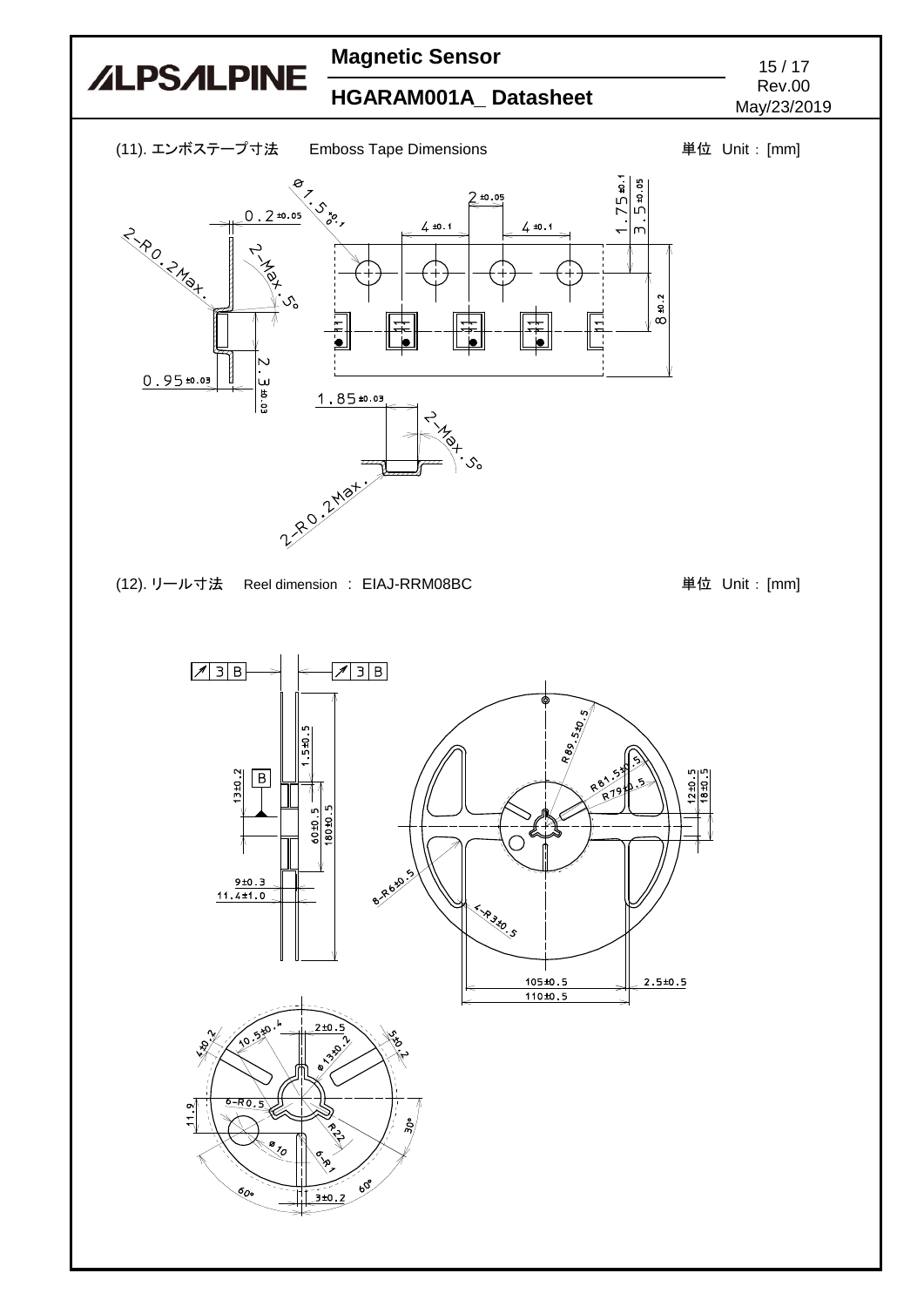# **ALPSALPINE**

### **Magnetic Sensor** 16/17

◆ お取り扱い上の注意 **Precautions** 

#### 1. 保管環境のご注意

適切な温度・湿度環境(推奨保管条件)で保管していただけるようお願いします。 また、塩素や腐食性のあるガスも避けるようお願いします。不適切な環境で保管した場合は、製品特性に 影響する事があります。

### Storage Environment

Products should be stored at an appropriate temperature and humidity (Recommended storage condition). Keep products away from chlorine and corrosive gas.

There is a thing that influences product features when keeping it in an improper environment.

### 2. 長期保管のご注意

適切な保管環境でも長期に保管した場合は、リード端子の半田付け性が悪くなったり、電気特性が 不良になる場合がありますので、長期保管した場合は、半田付け性や電気特性をご確認の上、ご使用下さい。 保管が長期(1年以上)に及ぶ場合は、窒素雰囲気中での保管をお勧めします。大気中で保管されますと、 大気中の酸素により素子のリード部分が酸化され、リード端子の半田付け性が悪くなります。

#### Long-term Storage

Long-term storage may result in poor lead solderability and degraded electrical performance even under proper conditions. For those part that stored more than 1 year, solderability should be checked before use.

For storage longer than 1 year, it is recommended to store in nitrogen atmosphere. Oxygen in atmosphere oxidant leads of products and lead solderability get worse.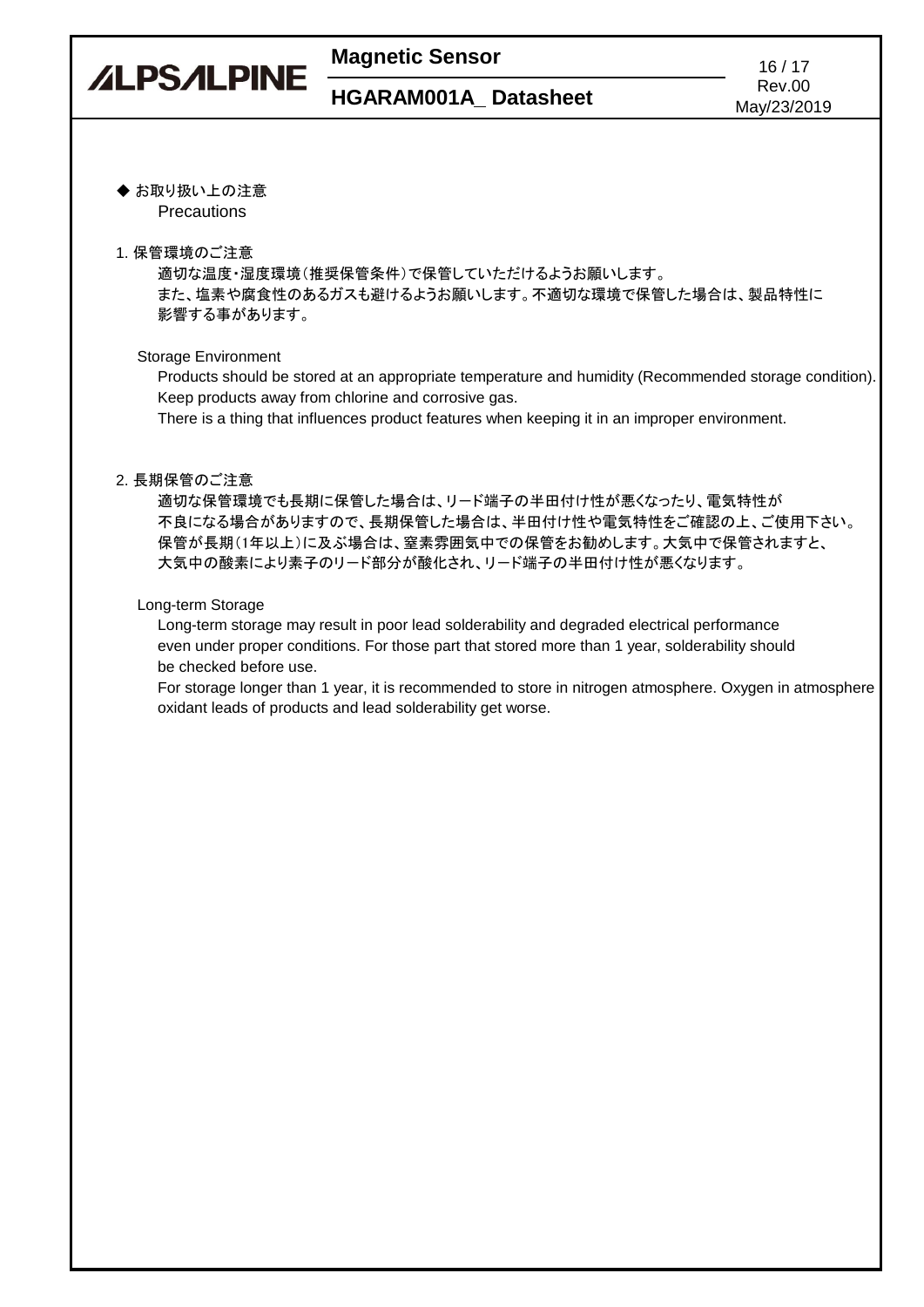

# Rev.00

### **4. LEGAL DISCLAIMER**

**ALPSALPINE** 

- 1. 国内外の輸出関連法規により規制されている製品の輸出に際しては、同法規を遵守の上、 必要な許可、手続き等をとってください。 For the export of products which are controlled items subject to foreign and domestic export laws and regulations, you must obtain approval and/or follow the formalities of such laws and regulations.
- 2. 軍事用途又はテロ等の反社会活動目的では、当製品を一切使用しないでください。 また、最終的にそれら用途・目的で使用されるおそれがある法人・団体・個人等へも当製品 を一切供給しないでください。

Products must not be used for military and/or antisocial purposes such as terrorism, and shall not be supplied to any party intending to use the products for such purposes.

3. 当製品は、特に用途を指定していないかぎり、本来、AV、家電、事務機、情報機器、通信 機器、アミューズメント機器等の一般電子機器用に設計、製造されたものです。 したがいまして、原子力制御機器、宇宙・航空機で運行にかかわる機器等の用途では一切 使用しないでください。 上記の使用禁止の用途以外で、医療機器、防犯機器、防災機器、海底用機器等の高度の 安全性・信頼性を必要とする機器でのご使用の際は、弊社営業担当迄ご相談いただくか、 またはセットでの十分な適合性の確認を行っていただいた上で、フェールセーフ設計、保護 回路、冗長回路、誤動作防止設計、延焼対策設計等のセットでの安全対策設計を設けてく ださい。

Unless provided otherwise, the products have been designed and manufactured for application to equipment and devices which are sold to end-users in the market, such as AV (audio visual) equipment, home electric equipment, office and commercial electronic equipment, information and communication equipment or amusement equipment. The products are not intended for use in, and must not be used for, any application of nuclear equipment, driving control equipment for aerospace or any other unauthorized use. With the exception of the above mentioned banned applications, for applications involving high levels of safety and liability such as medical equipment, burglar alarm equipment, disaster prevention equipment and undersea equipment, please contact an Alps sales representative and/or evaluate the total system on the applicability. Also, implement a fail-safe design, protection circuit, redundant circuit, malfunction protection and/or fire protection into the complete system for safety and reliability of the total system.

### 4. 車載対応製品以外の製品を車載用にご使用される場合は、事前に弊社へご相談ください。

Before using products which were not specifically designed for use in automotive applications, please contact an Alps sales representative.